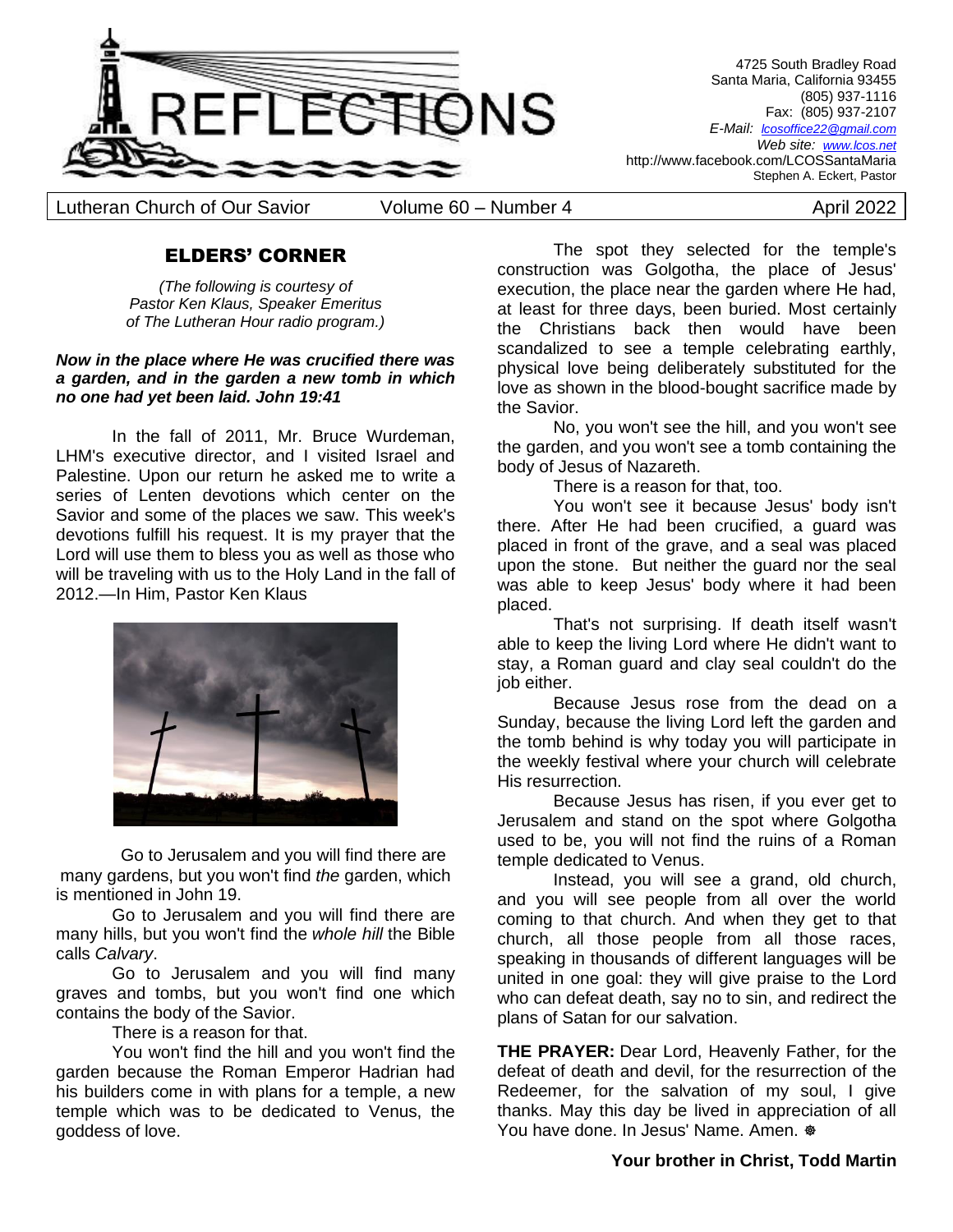

| Apr 03 | Drew Schofield, Molly Williams |
|--------|--------------------------------|
| Apr 04 | Alice Allen, Julie Hahn        |
| Apr 09 | <b>Becky Zielke</b>            |
| Apr 11 | <b>Riley Olney</b>             |
| Apr 19 | Dave Block                     |
| Apr 20 | Julie Martin                   |
| Apr 22 | Jill Murdock                   |
| Apr 23 | <b>Todd Martin</b>             |
| Apr 24 | Zelda Graham                   |
| Apr 25 | <b>Art Atrops</b>              |
| Apr 26 | Peggy Payne                    |
| Apr 29 | Shaena Allred                  |
|        |                                |



Apr 11 Paul & Debra Mattson



| Apr | 03 | 8:30 am        | Comm. Svc.                            |
|-----|----|----------------|---------------------------------------|
| Apr | 03 | 9:30 am        | SS/Bible Study                        |
| Apr | 03 | 10:30 am       | Comm. Svc.                            |
| Apr | 06 | 7:00 pm        | <b>Lenten Worship</b>                 |
| Apr | 07 | 7:00 pm        | Elders' Mtg.                          |
| Apr | 09 |                | 8:30 am-12:30 pm Spring Housecleaning |
| Apr | 10 | $8:30$ am      | Palm Sunday Worship Svc.              |
| Apr | 10 | $9:30$ am      | SS/Bible Study                        |
| Apr | 10 | 10:30 am       | Palm Sunday Worship Svc.              |
| Apr | 11 |                | Lutheran Witness Deadline             |
| Apr | 14 | 7:00 pm        | <b>Maundy Thurs./Comm. Svc.</b>       |
| Apr | 15 | 7:00 pm        | <b>Good Friday Svc.</b>               |
| Apr | 15 | $9:00$ am      | Apr. Ministry Schedule Due            |
| Apr | 17 | 7:00 pm        | <b>Easter Sunrise Svc.</b>            |
| Apr | 17 | 7:30-8:15 am   | Easter Breakfast                      |
| Apr | 17 | 8:30 am        | Easter Comm. Svc.                     |
| Apr | 17 | 9:30 am        | <b>Easter Egg Hunt</b>                |
| Apr | 17 | 10:30 am       | Easter Comm. Svc.                     |
| Apr | 20 | $9:00$ am      | April Newsletter Deadline             |
| Apr | 21 | 7:00 pm        | Council Mtg.                          |
| Apr | 24 | $8:30$ am      | Worship Svc.                          |
| Apr | 24 | $9:30$ pm      | SS/Bible Study                        |
| Apr | 24 | 10:30 am       | Worship Svc.                          |
| Apr | 27 | 10:00-11:30 am | Small Group Bible Study               |

| <b>MOWING IN APRIL</b>                                     |  |  |  |
|------------------------------------------------------------|--|--|--|
| Apr 2 – Art Atrops,<br><b>Jim LaBelle</b>                  |  |  |  |
| Apr 9 - Mark Hathaway, Lucas Mayes,<br><b>Dick Scholar</b> |  |  |  |
| Apr 16 - Corey Maddison, Harold Oliver                     |  |  |  |
| Apr 23 - Bill Williamson, Arlin Weiting                    |  |  |  |
| Apr 30 - Reese Riddiough, Nathan Schofield                 |  |  |  |
|                                                            |  |  |  |



- **Apr 3 – Communion 8:30 AM –** Peggy Payne **10:30 AM –** Stephanie Clavin  **Flowers:** Lent
- **Apr 10 Palm Sunday 8:30 AM –** Susan Wilcox  **10:30 AM –** Deborah Maddison **Flowers: Palms**
- **Apr 14 – Maundy Thursday - Communion 7:00 PM –** Marianne Heuchert Kelly Olney
- **Apr 15 – Good Friday 7:00 PM –** Becky Zielke
- **Apr 17 – Easter Sunday 8:30 AM/Comm. – Lori Williamson 10:30 AM/Comm. – Connie Hathaway Flowers: Diana Brown**
- **Apr 24 8:30 AM – Caydee Eckert 10:30 AM – Caydee Eckert Flowers: Open**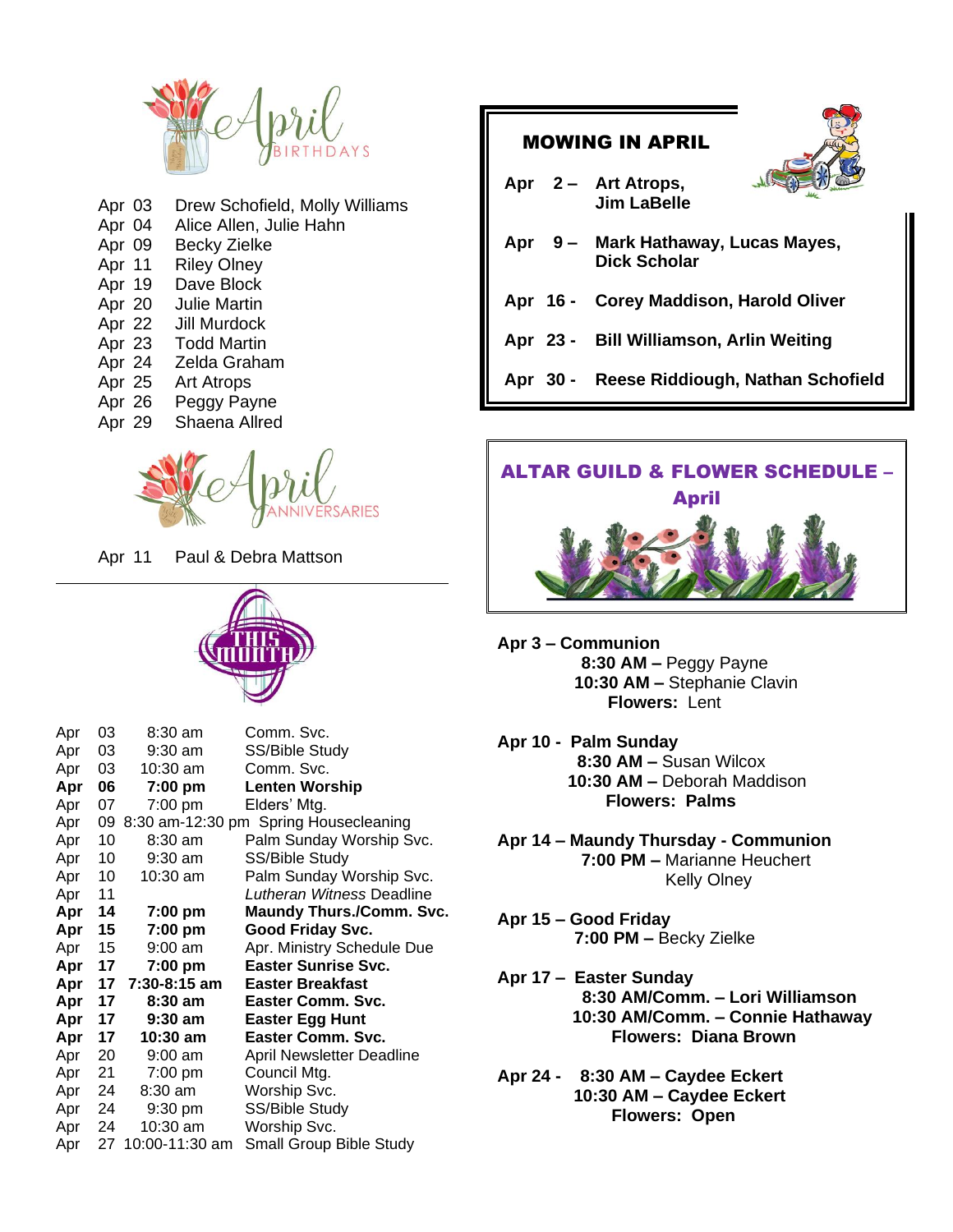Do You Wish to Subscribe to The Lutheran Witness?? **For many years,** LCOS has offered a free subscription to



interested members for *The Lutheran Witness*, a monthly magazine that informs and challenges Lutherans in their faith. Whether you wish to renew your subscription or become a first-time subscriber, *it is necessary* to call Anne at the Church Office (937-1116, x 10) *no later than Monday, April 11*. Failure to notify the office of your renewal will result in cancelation.  $\otimes$ 



Annual Spring Clean-Up - Saturday – April 9, 8:30 AM – 12:30 PM – **It's time for LCOS's annual spring housecleaning** inside and outside in preparation for the

great feast of the Resurrection—Easter (April 17). All are welcome to come and help. Please bring your own cleaning and/or gardening supplies. Questions: Call Jane (805-937-5241).

#### Celebrating the Resurrection

with **Flowers**—An Easter cross will be displayed outside in the terrace Easter morning. You are asked to decorate this cross with fresh flowers from your garden. Make sure the stems are long



enough to insert into the wire and remain on the cross. Please bring your flowers Easter morning for this traditional beautiful symbol of the Resurrection of Our Lord, Jesus Christ.  $\otimes$ 



Ten (10) Easter lilies will be available this year. Traditionally, these are purchased in memory of a loved one or for blessings received. **Cost: \$11.00** Make

checks payable to: LCOS (with "Altar Guild" on memo line). *Plants may be picked up after late service on Easter Sunday.* Please call Anne at the Church Office (805-937-1116) to reserve your plant(s). **First come—first served!!**



**7:00 AM – Sunrise Service 7:30 – 8:15 AM – Easter Breakfast 8:30 AM – Communion Service 9:30 AM – Easter Egg Hunt 10:30 AM – Communion Service**

# WHY CHRIST CALLS US TO WORSHIP

**Easter services are usually well attended**, but what about other weeks? What draws you to worship on an "average" Sunday, and what might Jesus have in store for people in the pews?

Consider this from Pastor Charles Aaron: "Did we come to church this morning thinking it was a safe thing to do? Did we come with some expectation of receiving a blessing, a bit of comfort, but no real challenge? Did we think about the possibility that encountering Jesus would rearrange our lives, explode our priorities, cause us to give more than we ever expected? Did we think we could

get a little something from Jesus, a dose of grace to help us through the week? Did we come for the fellowship, the music, the spiritual boost? No one can argue with those reasons."



He continues: "The risen Christ, however, may have had other plans for this worship service. Christ may want to come under our skins and transform us. Christ may see through us so that something we have hidden well comes to the surface. Christ may kick out from under us the things we use to prop ourselves up but that we don't really need. Are we ready for that? Did we bargain on that when we walked through the door today?"  $\otimes$ 

**—from** *The Wired Word*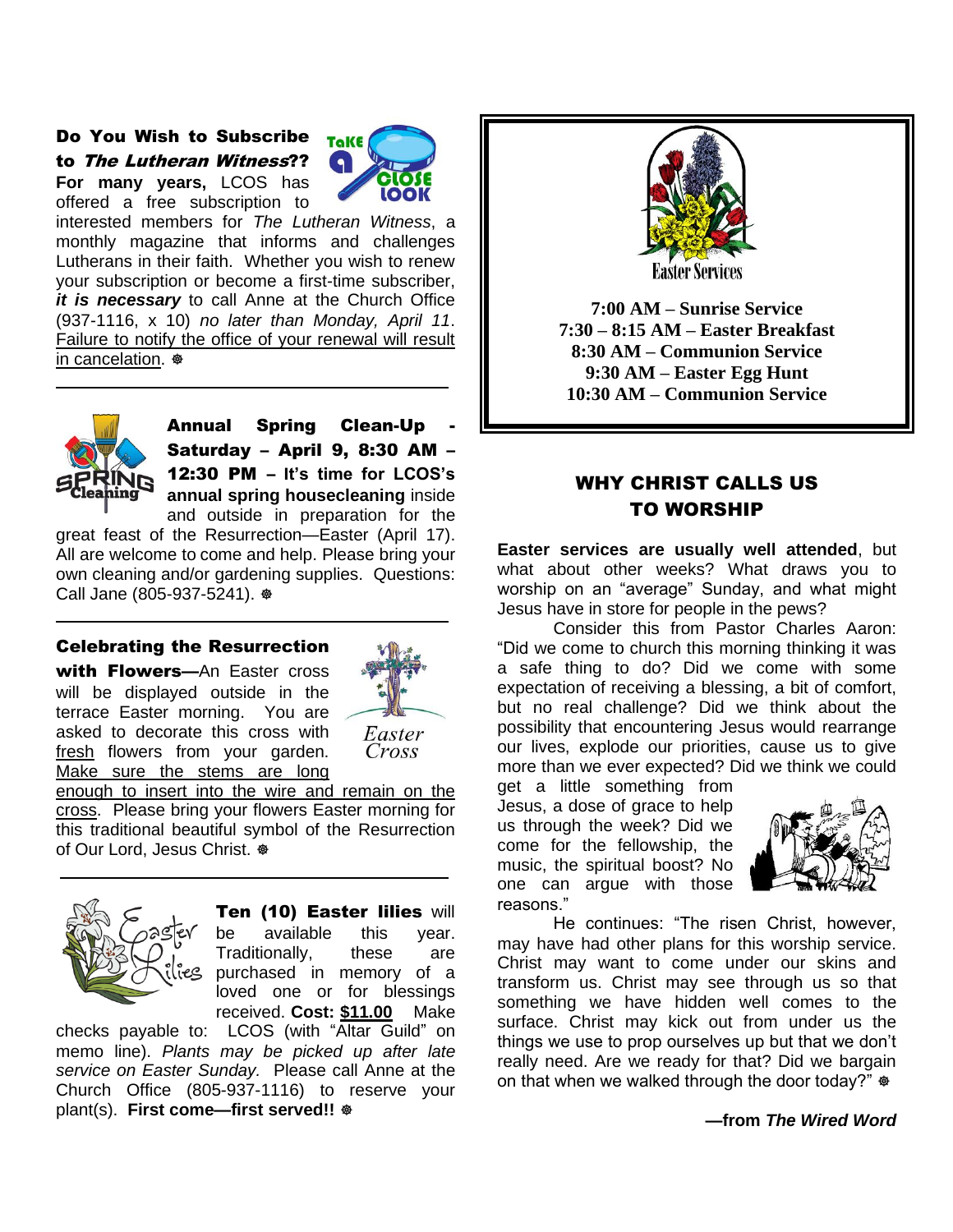# SMALL GROUP BIBLE STUDY

**Small Group Bible Study**, led by Rudy and Cheryl Stowell, will begin a new 9-week course on **Wednesday, April 27**. These sessions will concentrate on Galatians, Philippians, and Colossians. Please contact Cheryl (805-937-3654) to reserve a student guide.  $\Phi$ 



pasture, search, lost, strays, bind, injured, strengthen, weak, Answer: shepherd, scattered, flock, he, with, look, sheep, rescue,



Answer: A (See Luke 19:40.)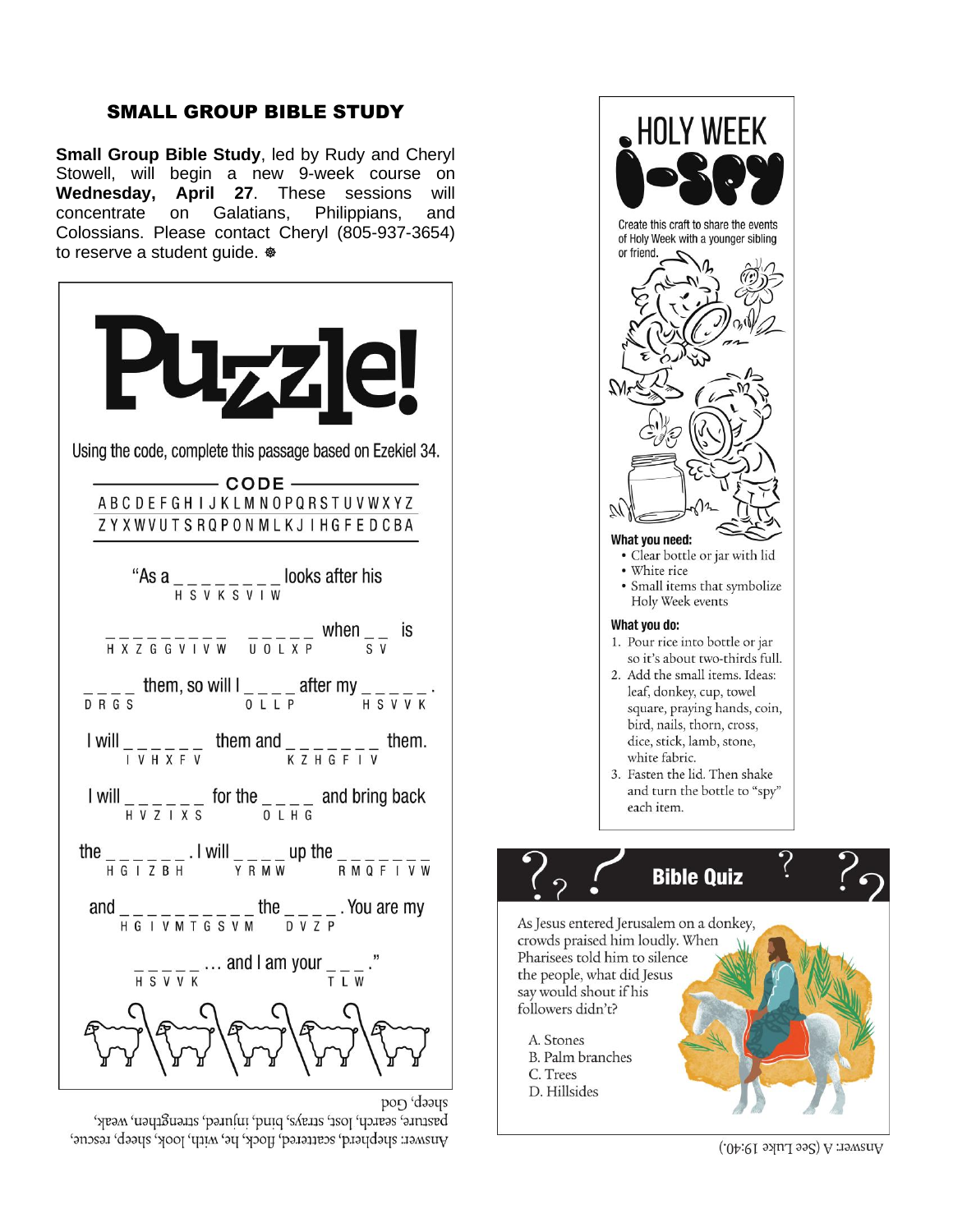**APRIL 2022 CHRISTIAN MINISTERS AT LUTHERAN CHURCH OF OUR SAVIOR**

| <b>DAY</b>                                                                            | <b>TIME</b>                                              | <b>ACOLYTE</b>                                   | <b>ELDERS</b>                            | <b>LESSON</b><br><b>READER</b>                                                      | <b>MUSIC</b><br><b>CHOIRS</b>                                                                                           | <b>SOUND SYSTEM</b>                       | <b>ALTAR GUILD/</b><br><b>FLOWERS</b>                                                                                                                        |
|---------------------------------------------------------------------------------------|----------------------------------------------------------|--------------------------------------------------|------------------------------------------|-------------------------------------------------------------------------------------|-------------------------------------------------------------------------------------------------------------------------|-------------------------------------------|--------------------------------------------------------------------------------------------------------------------------------------------------------------|
| 3                                                                                     | 8:30 am<br>Comm.                                         |                                                  | Jim LaBelle<br>Art Atrops                | Debbie Heuchert                                                                     |                                                                                                                         | Dennis Payne                              | Altar: Peggy Payne                                                                                                                                           |
| Sunday                                                                                | 10:30 am                                                 |                                                  | <b>Todd Martin</b>                       |                                                                                     |                                                                                                                         |                                           | Altar: Stephanie Clavin                                                                                                                                      |
|                                                                                       | Comm.                                                    |                                                  | <b>Rudy Stowell</b>                      | Diana Brown                                                                         |                                                                                                                         | Chris Allen                               | No Flowers - Lent                                                                                                                                            |
| 6<br>Wednesday                                                                        | 7:00 pm                                                  |                                                  | Tom Heuchert                             |                                                                                     |                                                                                                                         | Diana Brown                               |                                                                                                                                                              |
| 10                                                                                    | 8:30 am                                                  | Emma Olney                                       | Mark Hathaway                            | Lisa DiModica                                                                       |                                                                                                                         | Karl DiModica                             | <b>Altar: Susan Wilcox</b>                                                                                                                                   |
| Palm<br>Sunday                                                                        | 10:30 am                                                 |                                                  | Dennis Payne                             | <b>Brent Clavin</b>                                                                 |                                                                                                                         | Michael Southern                          | Flowers: Palms                                                                                                                                               |
| 14<br>Maundy<br>Thursday                                                              | 7:00 pm<br>Comm.                                         |                                                  | Art Atrops<br><b>Todd Martin</b>         |                                                                                     |                                                                                                                         | Dennis Payne                              | Altar: Marianne Heuchert<br><b>Kelly Olney</b>                                                                                                               |
| $\overline{15}$<br>Good<br>Friday                                                     | 7:00 pm                                                  |                                                  | Tom Heuchert                             |                                                                                     |                                                                                                                         | <b>Terry Murdock</b>                      | Altar: Becky Zielke                                                                                                                                          |
| 17                                                                                    | $\overline{7:}00$ am<br><b>Sunrise</b><br><b>Service</b> | Jesus Lives!<br>$\mathbf{Q}$                     | Jim LaBelle                              | <b>Worship Outside Beneath the Cross</b><br>$\dagger$<br>in the Court of All Saints |                                                                                                                         | Jim LaBelle                               |                                                                                                                                                              |
| Easter<br>Sunday                                                                      | 8:30 am<br>Comm.                                         | <b>Riley Olney</b>                               | Art Atrops<br><b>Rudy Stowell</b>        | Jill Murdock                                                                        |                                                                                                                         | Chad Thorstenson                          | Altar: Lori Williamson                                                                                                                                       |
|                                                                                       | 10:30 am<br>Comm.                                        |                                                  | Mark Hathaway<br>Tom Heuchert            | Deborah Maddison                                                                    |                                                                                                                         | Chris Allen                               | Altar: Connie Hathaway<br>Flowers: Diana Brown                                                                                                               |
| 24<br>Sunday                                                                          | 8:30 am                                                  |                                                  | <b>Todd Martin</b>                       | Reese Riddiough                                                                     |                                                                                                                         | Ed Buchholz                               | Altar: Caydee Eckert                                                                                                                                         |
|                                                                                       | 10:30 am                                                 | Ali Mayes                                        | Mark Hathaway                            | Floyd Olson                                                                         |                                                                                                                         | Michael Southern                          | Flowers: Open                                                                                                                                                |
| <b>Please phone</b><br>person (*) at<br>right if you are<br>unable to serve.<br>>>>>> |                                                          | <b>ACOLYTES</b><br>*Mark<br>Hathaway<br>937-9675 | <b>ELDERS</b><br>*Art Atrops<br>937-0485 | <b>READERS</b><br>*Todd<br>Martin<br>801-3873                                       | <b>CHOIRS</b><br><b>Sanctuary Choir</b><br>*Diana Brown<br>448-1990<br><b>Praise Team</b><br>Jane Riddiough<br>937-5241 | <b>SOUND</b><br>*Dennis Payne<br>934-1101 | <b>ALTAR GUILD</b><br>*Connie Hathaway<br>937-9675<br><b>FLOWERS</b><br>Connie Hathaway<br>937-9675<br><b>FLOWER MINISTRY</b><br>Debbie Heuchert<br>264-4599 |

 **PLEASE ARRANGE FOR NECESSARY CHANGES WITH PERSON WHO OVERSEES YOUR MINISTRY; INFORM CHURCH OFFICE** *ONLY AFTER* **CHANGES ARE MADE TO SCHEDULE – 937-1116**